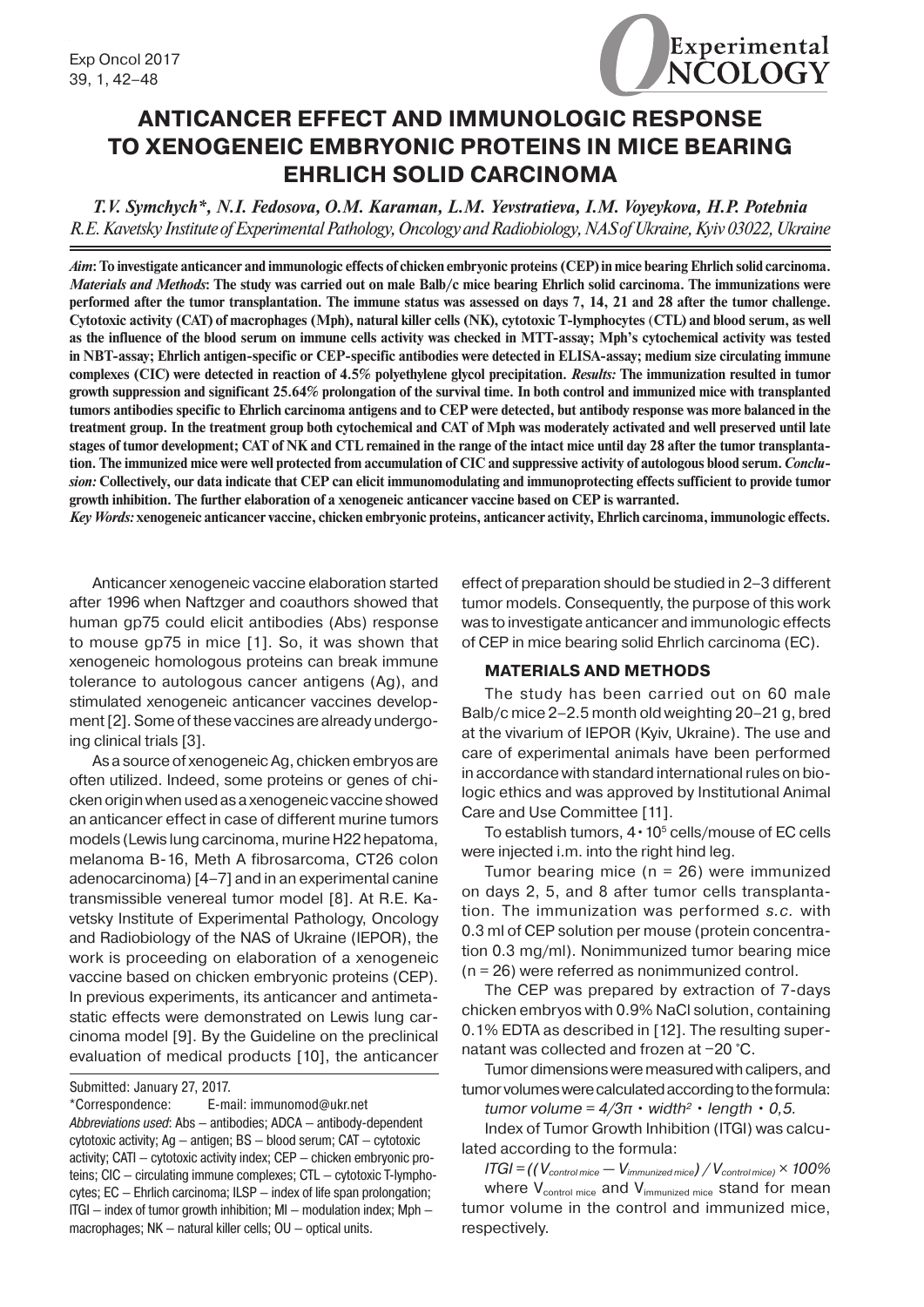Index of Life Span Prolongation (ILSP) was calculated as following:

*ILSP* = ((survival time<sub>immunized mice – survival</sub> *timecontrol mice) / survival timecontrol mice) • 100%,*

where survival time<sub>immunized mice</sub> and survival  $time_{control mice}$  stand for mean survival time (days) in the immunized and control groups, respectively.

Immunological examination was performed on days 7, 14, 21 and 28 after the tumor transplantation. Data on the immunized mice  $(n = 12)$  were compared with nonimmunized tumor-bearing control ( $n = 12$ ) and intact mice  $(n = 8)$  of the same strain, sex and age (is referred as the intact control).

*Cytotoxic activity (CTA)* of blood serum (BS), spleen lymphocytes and peritoneal macrophages (Mph) was determined by МТТ-assay [13, 14]. K-562 cells were used as target cells for the examination of natural killer cell (NK) CAT, while EC cells were used as targets for cytotoxic T-lymphocytes (CTL), Mph and BS. In brief, target cells  $(2 \cdot 10^4 \text{cell/well})$  and immune cells (1  $\cdot$  10<sup>5</sup> lymphocytes/well or  $4 \cdot 10^5$  Mph/well) were placed in a flat-bottom 96-well plate and incubated for 18 h in a humidity atmosphere with 5%  $CO<sub>2</sub>$  at 37 °C. After that, 0.01 ml of МТТ solution/well (5 mg/ml, Sigma) was added, and incubation continued for 2 h. Then the plates were centrifuged (1500 g for 15 min) and washed twice with 0.9% NaCl solution. After all, 0.12 ml of 2 M КОН and 0.14 ml of DMSO (50% solution) were added into the each well. Optical density was measured at  $\lambda$  = 545 nm *vs*  $\lambda$  = 630 nm with a micro ELISA reader (StatFax-2100, USA). Each sample was measured in triplicate.

Cytotoxic Activity Index (CTAI, %) was calculated by the formula:

 $CTAI = [1 - (OD_{ictoc} - OD_{ic}) / (OD_{tc} - OD_{blank})] \cdot 100\%,$ where  $OD_{i c}$  — optical density of wells in which only immune cells were incubated;  $OD<sub>tc</sub>$  — optical density of wells in which only target cells were incubated;  $OD_{\text{ict}}$  — optical density of wells in which tumor and immune cells where incubated;  $OD_{\text{blank}}$  — optical density of wells with the culture medium only.

In order to determine BS effect on immune cells' CAT, 0.01 ml of autologous BS was added to "target + immune cells" containing wells. All the other steps were the same as is described above.

*Cytochemical activity of Mph* (spontaneous and induced with pyrogenal) was studied in NBT-assay [15]. In brief, Mph  $(1 \cdot 10^6 \text{ cell/ml}, 0.2 \text{ ml/well})$ were incubated with 0.02 ml/well 0.2% NBT solution (Sigma, USA). To induce cytochemical activity, 0.013 ml/well of pyrogenal (100 mkg/ml, Medhamal, RF) was used. After incubation (1 h, 5%  $CO<sub>2</sub>$ , 37 °C), the plates were washed twice with 0.9% NaCl solution. 2 M KOH solution (0.06 ml/well) and 50% DMSO solution (0.07ml/well) were used to dissolve diformazan granules. Optical density was measured  $at \lambda = 630$  nm with the use of micro ELISA reader (Stat-Fax-2100, USA). Each sample was measured in triplicate. The results are presented as optical units (OU).

Activation Index (AI) was calculated as following:

#### *AI = OU(induced test) / OU(spontaneous test),*

where  $\text{OU}_{\text{(induced test)}}$  and  $\text{OU}_{\text{(spontaneous test)}}$  stand for optical units of wells with pyrogenal treated and untreated Mph respectively.

*Circulating immune complexes (CIC)* in BS of the mice were detected in reaction of 4.5% polyethylene glycol (PEG) precipitation [16]. Optical density was measured at  $\lambda$  = 450 nm with the use of micro ELISA reader (StatFax-2100, USA), and the data are presented as reference unit:

*RU(CIC) = (OUPEG well — OUcontrol well) • 100,* 

where  $OU_{control\,well}$  and  $OU_{PEG\,well}$  stand for, respectively, optical density of control (BS + BBS buffer) and test (BS +4.5% PEG in BBS buffer) wells.

*CEP- or EC-Ag-specific IgG* have been detected in an enzyme-linked immunosorbent assay (ELISA) as described earlier [17]. Briefly, the 0.1 ml of CEP or EC-Ag solution (0.3 mg/ml) were incubated for 24 h at 4 °C on 96-cells microtiter plates (Dynatech, Sweden). Nonspecific binding was blocked with 3% BSA for 1 h at 37 °C. Sera were added at dilution 1:20. Bound Abs were revealed using goat antimouse IgG peroxidase conjugate (Sigma, USA) and o-phenyldiamine/  $H<sub>2</sub>O<sub>2</sub>$  substrates. Reaction was stopped by addition of 0.05 ml/well 1 mole/liter  $H_2SO_4$  solution. Plates were read at 492 nm in MicroELISA (StatFax-2100, USA) plate reader. The BS of naïve mice of the same strain, age and sex was used as the negative control. The results are presented as reference unit [18]:

$$
RU_{(ELISA)} = OD_{experiment}/OD_{intact\,control},
$$

where  $OD_{\text{experiment}}$  stands for optical density of cells with BS of experimental tumor-bearing mice, OD<sub>intact</sub> control stands for optical density of cells with naïve mice serum. The  $RU_{(ELISA)}$  value exceeded 2 was taken as indication of Ab-positive serum.

In some cases, Modulation Index (MI) was calculated for better illustration of the differences between the control and experimental groups:

*MI = [CTAIexperiment — CTAIcontrol/CTAIcontrol] • 100%,*

where  $\text{CTAl}_{\text{experiment}}$  — index CTA for the group of experimental tumor-bearing animals;  $\text{CTAl}_{\text{control}} - \text{index}$ CTA for the group of intact mice of the same strain, age and sex.

The statistical analysis was made using Student *t*-test. The difference was considered significant at  $p < 0.05$ ;  $0.05 < p < 0.1$  was considered to represent a tendency. Correlation analysis was performed using Pearson correlation coefficient adjusted to the sample size.

## **RESULTS**

All the mice of the control and treatment groups developed EC tumor on day 5–7 after the tumor cell transplantation (Table 1).

**Table 1.** Latent period of tumor development and mean survival time in mice bearing Ehrlich solid carcinoma

|                           | Latent period of tumor | Mean survival     | Median survi-  |
|---------------------------|------------------------|-------------------|----------------|
| Group                     | development, days      | time, days        | val time, days |
| Nonimmunized ( $n = 14$ ) | $5.5 \pm 0.34$         | $43.77 \pm 2.35$  | 44             |
| CEP immunized $(n=14)$    | $6.36 \pm 0.78$        | $58.86 \pm 4.09*$ | 55             |

*Note: \* p* < 0.05 compared to the control nonimmunized group.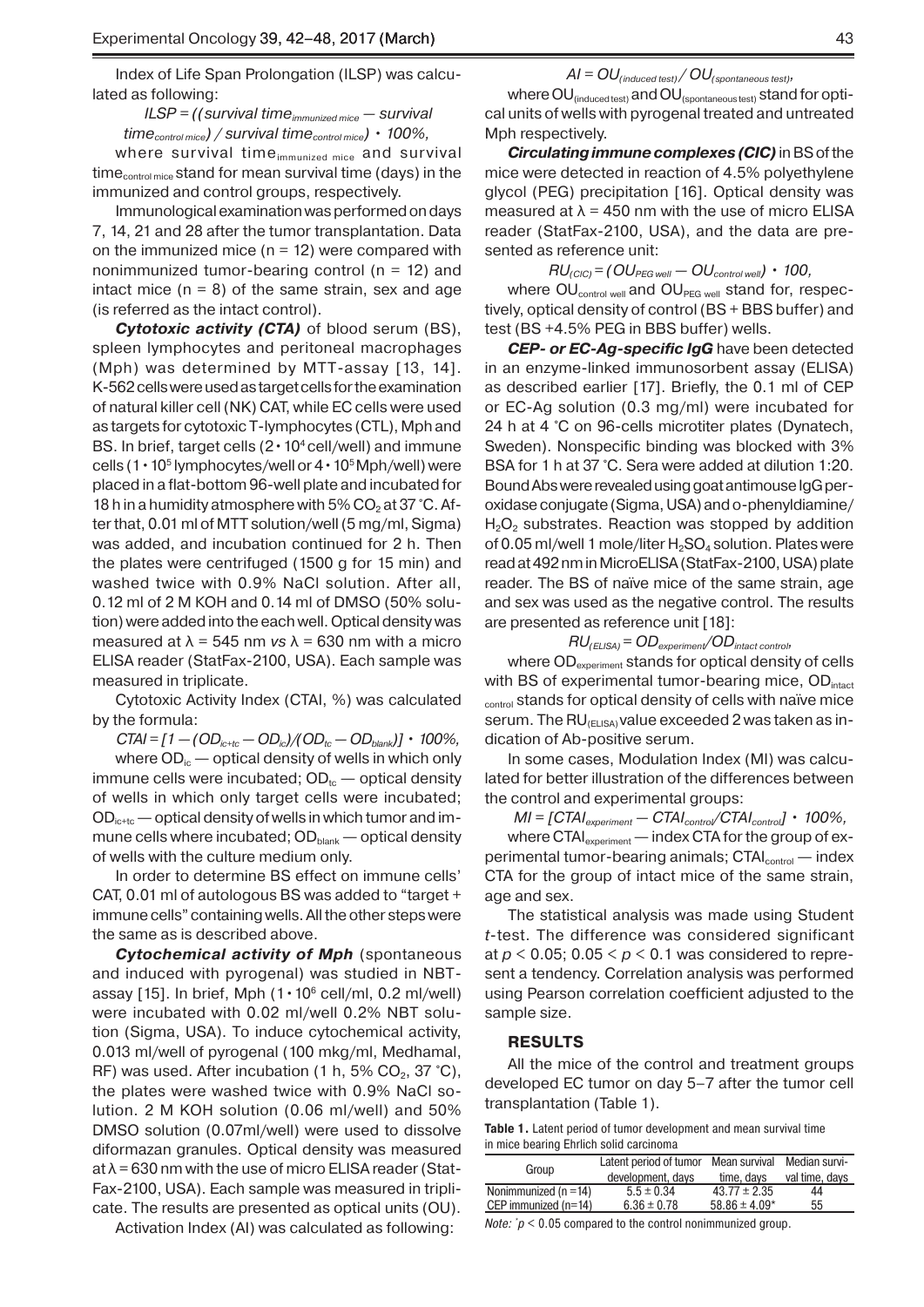Starting from day 13 after the tumor transplantation, significant difference ( $p < 0.05$ ) in tumor volume of the control and immunized animals become evident (Fig.1). To illustrate, on days 13 and 16 after the tumor challenge ITGI reached 50.57 and 50.74%, respectively. Since day 20, ITGI started to gradually decline (46.11 and 43.27% on days 20 and 23, respectively), but remained higher than 25% until the control mice began to die. Due to the tumor growth inhibition, the mean survival time of the immunized mice was 25.64% longer ( $p < 0.05$ ) than that of the control mice (see Table 1).



**Fig. 1.** Tumor growth kinetics in mice bearing Ehrlich solid carcinoma (CEP immunized and nonimmunized ones)

So, mice immunized with CEP showed tumor growth inhibition and life time prolongation. To address the issue of immune effects of CEP immunization we carried out an immunological examination of the treated and control mice. The mice were challenged with EC; on days 2, 5, and 8 after the tumor cells injection, the mice of the treatment group were immunized with CEP. The immunological examination of the animals was performed on days 7, 14, 21 and 28 after the tumor transplantation.

In the group of control tumor bearing mice, spontaneous cytochemical activity of Mph was almost the same as in the group of intact mice, except on day 28 of the experiment when it decreased and was significantly lower than that in the intact control group (Table 2). Although induced cytochemical activity of Mph in the control group was suppressed during almost entire time of investigation (on days 7 and 28  $p < 0.05$  compared to the intact control).

**Table 2.** Mph cytochemical activity in mice bearing Ehrlich solid carcinoma (CEP immunized, nonimmunized, and intact ones)

|                  | Day of | Cytochemical activity, OU      |                                |                                 |
|------------------|--------|--------------------------------|--------------------------------|---------------------------------|
| Group            | tumor  |                                | Induced with                   | Activation in-                  |
|                  | growth | Spontaneous                    | pirogenal                      | dex, %                          |
| Intact con-      |        | $0.675 \pm 0.045$              | $0.681 \pm 0.043$              | $1.008 \pm 0.005$               |
| trol ( $n = 8$ ) |        |                                |                                |                                 |
| Nonimmu-         | 7      | $0.823 \pm 0.075$              | $0.795 \pm 0.082$              | $0.966 \pm 0.012$ <sup>1</sup>  |
| nized            | 14     | $0.683 \pm 0.018$              | $0.708 \pm 0.018$              | $1.037 \pm 0.049$               |
| $(n = 12)$       | 21     | $0.718 \pm 0.047$              | $0.710 \pm 0.057$              | $0.987 \pm 0.020$               |
|                  | 28     | $0.616 \pm 0.0065$             | $0.580 \pm 0.012^{1*,3,5}$     | $0.942 \pm 0.020$ <sup>1</sup>  |
| CEP immu-        | 7      | $0.814 \pm 0.022$ <sup>1</sup> | $0.820 \pm 0.036$ <sup>1</sup> | $1.007 \pm 0.017$               |
| nized            | 14     | $0.660 \pm 0.0284$             | $0.684 \pm 0.0234$             | $1.038 \pm 0.046$               |
| $(n = 12)$       | 21     | $0.643 \pm 0.0234$             | $0.647 \pm 0.0474$             | $1.006 \pm 0.033$               |
|                  | 28     | $0.661 \pm 0.0354$             | $0.631 \pm 0.0134$             | $0.955 \pm 0.021$ <sup>1*</sup> |

*Note:*  $1p < 0.05$  compared to intact control;  $10.05 < p < 0.1$  compared to intact control; 2 *p* < 0.05 compared to tumor-bearing control; 3 *р* < 0.05 compared to CEP; <sup>4</sup>*p* < 0.05 compared to data obtained on day 7 in the same group;<br><sup>5</sup>p < 0.05 compared to all the previous days of investigation in the same group.  $p$  < 0.05 compared to all the previous days of investigation in the same group.

Mph cytochemical activity of the immunized mice showed a different pattern. The highest activity was documented on day 7 ( $p < 0.05$  compared to the intact control); thereafter it has slightly decreased but never has fallen below the normal range. Induced cytochemical activity in this group remained unchanged until day 28 of experiment, when a slight decrease was documented ( $p < 0.07$  compared to the intact control). In other words, in the treated group of mice, contrary to the control group, cytochemical activity of Mph was well preserved until the late stages of the tumor development.

The difference between Mph CAT in the two groups was even more evident (Table 3). For instance, CAT of Mph in the control group was lower than that in the intact control group (*p* < 0.05 on days 14 and 28). Autologous BS, when added to Mph and target cells, was not able to change the pattern, but weakened it even more (especially on days 21 and 28 of tumor growth). To illustrate, BS added to Mph and target cells on day 21 led to sharp decrease of 37.62% in Mph CAT (compared to Mph CAT without BS). On 28 day after the tumor transplantation, addition of autologous BS totally abrogated Mph CAT in 2 out of 3 mice. The last mouse's CATI was very low and made up only 2.58%.

Contrary to the control tumor-bearing group, Mph CAT in the treatment group was slightly increased over the entire experiment ( $p < 0.05$  on day 7 compared to the intact control, on days 14 and 28 compared to the tumor-bearing control). Autologous BS added to Mph did not change its CAT significantly, except day 28, when it caused evident decrease of Mph CTA (*p*<0.05 compared to the intact control and all the previous time points). However, it remained by 3.97 times higher than that in the control group.

**Table 3.** CAT of Mph in mice bearing Ehrlich solid carcinoma (CEP immunized and nonimmunized) and intact animals

| meoa ana nommmameoa) ana miaoi ammaio |            |                     |                   |             |                   |
|---------------------------------------|------------|---------------------|-------------------|-------------|-------------------|
|                                       | CAT        | Day of tumor growth |                   |             |                   |
| Group                                 | index, %   | 7                   | 14                | 21          | 28                |
| Intact con-                           | Mph        | $23.04 \pm 1.29$    |                   |             |                   |
| trol ( $n = 8$ )                      | $Mph + BS$ | $22.17 \pm 0.71$    |                   |             |                   |
| Nonimmu-                              | Mph        | $24.10 \pm$         | $16.19 \pm$       | $18.91 \pm$ | 14.78 $\pm$       |
| nized                                 |            | 1.74                | $1.40^{1,3}$      | 2.72        | $0.77^{1,3}$      |
| $(n = 12)$                            | $Mph + BS$ | $26.19 \pm$         | $17.42 \pm$       | $12.88 \pm$ | 2.58 (one         |
|                                       |            | 1.87                | $3.47^{1,3}$      | 4.271,3     | mice)             |
| CEP immu-                             | Mph        | $27.72 \pm$         | $26.54 \pm$       | $25.88 \pm$ | $28.99 \pm$       |
| nized                                 |            | 0.66 <sup>1</sup>   | 2.21 <sup>2</sup> | 3.18        | 4.69 <sup>2</sup> |
| $(n = 12)$                            | $Mph + BS$ | $29.62 \pm$         | $26.52 \pm$       | $22.25 \pm$ | $10.23 \pm$       |
|                                       |            | 0.65 <sup>1</sup>   | 3.80              | 3.84        | 4.171,4           |

*Note:*  $1p < 0.05$  compared to intact control;  $2p < 0.05$  compared to tumor-bearing control;  $3p < 0.05$  compared to data obtained on day 7 in the same group;  $4p < 0.05$  compared to all the previous time points in the same group.

When the data are presented in MI, the difference between the two groups is even more evident (Fig. 2). As compared to intact control, the MI of Mph CAT in the CEP group was positive over the entire experiment, MI of Mph + BS CAT turned into negative only at the last observation point. While in the control tumor-bearing group MIs of both Mph and Mph + BS activity were negative starting day 14 of tumor growth. Depending on the observation time point,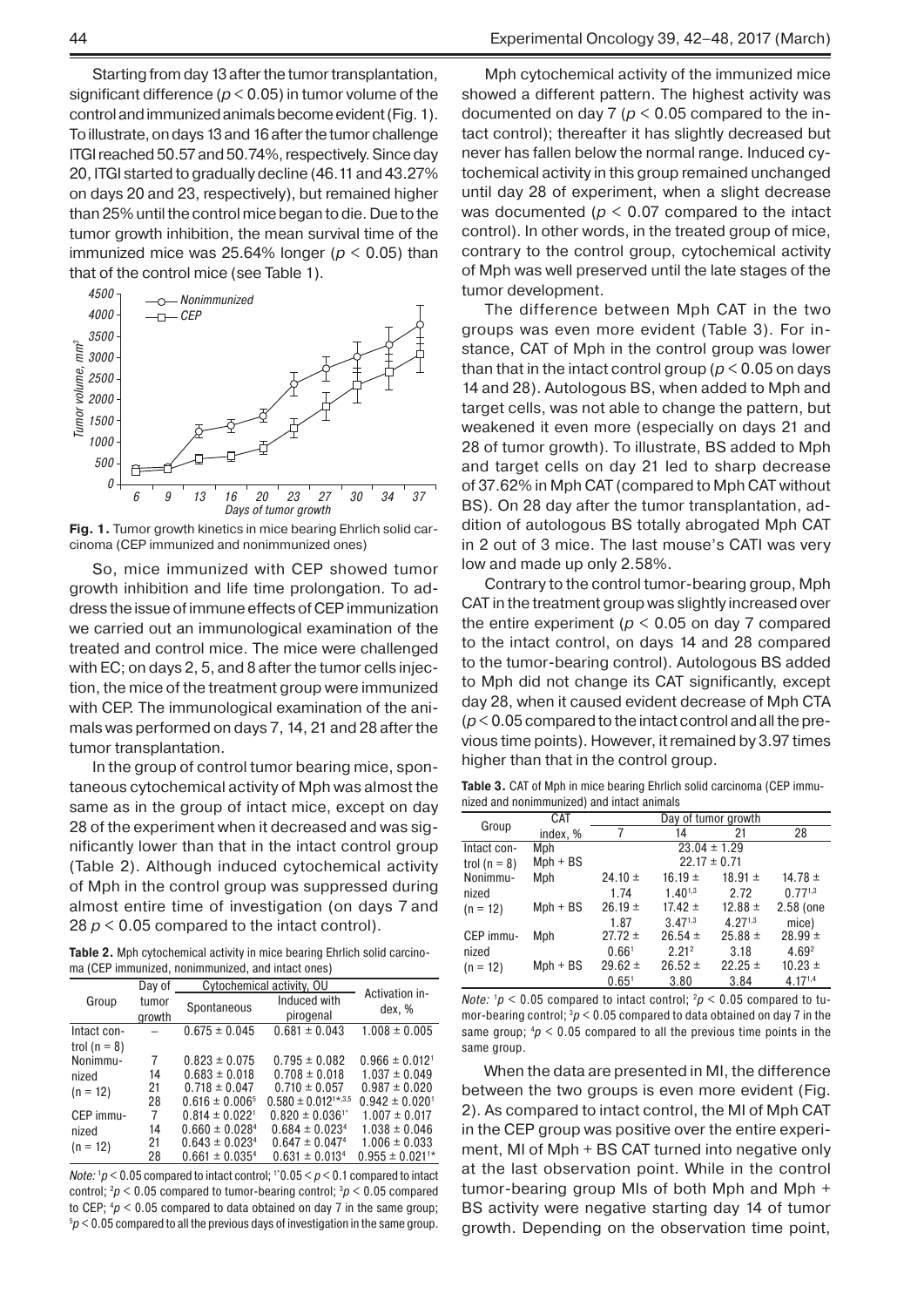MI was equivalent −17.93%... −35.85% in the case of direct Mph CAT and −21.43%... −88.36% for Mph + BS CAT.



**Fig. 2.** MI as compared to intact control of direct (*a*) and BS dependent (*b*) Mph CAT in mice bearing Ehrlich solid carcinoma (CEP immunized and nonimmunized)

The NK CTA of control and immunized mice is depicted in Fig. 3. As one may see, the NK CTA of immunized mice did not differ significantly from the data of the intact control group throughout the entire experiment. While in the control group it sharply decreased on day 28 (*p* < 0.05 comparing with days 7 and 14 of tumor growth) and was significantly lower than that in the intact control (MI was equal −60.98%) and CEP (MI equal −51.92%) groups.



**Fig. 3.** CAT of NK in mice bearing Ehrlich solid carcinoma (CEP immunized and nonimmunized) and intact ones

The CAT of CTL in the control group of mice did not differ significantly (except the day 14) from the intact control level (Table 4). Antibody-dependent cytotoxic activity (ADCA) was lower than that in the intact control group ( $p < 0.05$  on day 21, and  $p < 0.1$  on day 28 of the investigation). The MIs compared to the intact control group were −31.31%, −41.29% and −37.38% on days 14, 21 and 28, correspondingly.

The CTL CTA and ADCA of the immunized mice did not differ significantly from the intact control data. As compared to the nonimmunized tumor-bearing mice, the ADCA was slightly higher — MI fluctuated between 10.73 and 30.13% depending on the day of tumor growth (*p* < 0.07 and *p* < 0.05 on days 7 and 28, correspondingly).

| <b>Table 4.</b> CAT of T-lymphocytes and ADCA in mice bearing Ehrlich solid |  |
|-----------------------------------------------------------------------------|--|
| carcinoma (CEP immunized and nonimmunized) and intact onces                 |  |

|                      | <b>CAT</b>        | Day             |                                                    |                                                                           |                                                                                          |
|----------------------|-------------------|-----------------|----------------------------------------------------|---------------------------------------------------------------------------|------------------------------------------------------------------------------------------|
| Group                | index,            | of tumor growth |                                                    |                                                                           |                                                                                          |
|                      | %                 | 7               | 14                                                 | 21                                                                        | 28                                                                                       |
| Intact               | <b>CTL</b>        |                 |                                                    |                                                                           |                                                                                          |
| control<br>$(n = 8)$ | <b>ADCA</b>       |                 |                                                    | $25.55 \pm 5.53$                                                          |                                                                                          |
| Non-<br>immu-        | CTL<br><b>CTA</b> |                 |                                                    | $27.96 \pm 1.69$ $20.50 \pm 2.15^{1,3}$ $23.48 \pm 0.87$ $23.71 \pm 1.37$ |                                                                                          |
| nized<br>$(n = 12)$  | <b>ADCA</b>       |                 |                                                    |                                                                           | $26.19 \pm 1.87$ $17.55 \pm 1.08^3$ $15.00 \pm 0.63^{1,3}$ $16.00 \pm 1.90^{1^{\ast},3}$ |
| CEP im-<br>munized   | CTL<br><b>CTA</b> |                 | $23.63 \pm 5.43$ $22.34 \pm 3.68$ $24.99 \pm 0.49$ |                                                                           | $23.57 \pm 0.76$                                                                         |
| $(n = 12)$           |                   |                 |                                                    |                                                                           | ADCA $29.62 \pm 0.65^{2*}$ $20.69 \pm 5.22$ $16.61 \pm 2.35$ $20.82 \pm 0.33^{2,3}$      |
|                      |                   |                 |                                                    |                                                                           |                                                                                          |

*Note:*  $1p < 0.05$  compared to intact control;  $120.05 < p < 0.1$  compared to intact control;  ${}^2p$  < 0.05 compared to tumor-bearing control;  ${}^{2*}0.05 < p <$ 0.1 compared to tumor-bearing control;  $\partial p < 0.05$  compared to data obtained on day 7 in the same group.

The BS CTA (Fig. 4) of both immunized and nonimmunized mice did not differ significantly from the intact control data on the first two time points, but sharply increased on days 21 and 28 of the experiment ( $p < 0.05$  in both cases for both groups). The difference in BS CTA of immunized and control tumorbearing mice was insignificant.



**Fig. 4.** BS CAT in mice bearing Ehrlich solid carcinoma (CEP immunized and nonimmunized) and intact ones

The mice of both control tumor-bearing and immunized groups produced EC-Ag- and CEP-specific Abs (Fig. 5, *a* and 5, *b*). The percentage of control mice producing Abs specific to ether EC-Ag or CEP was almost stable over the experiment (except for sharp increase of CEP-specific positive mice on day 14, *p* < 0.05 as compared to days 7 and 21). In the group of the treated mice, the pattern was completely different. The percentage of EC-Ag or CEP-specific Abspositive mice was surprisingly low at day 7: 54.55 and 50.00%, respectively. Starting on day 14 the percentage of mice expressing Abs specific to EC-Ag or CEP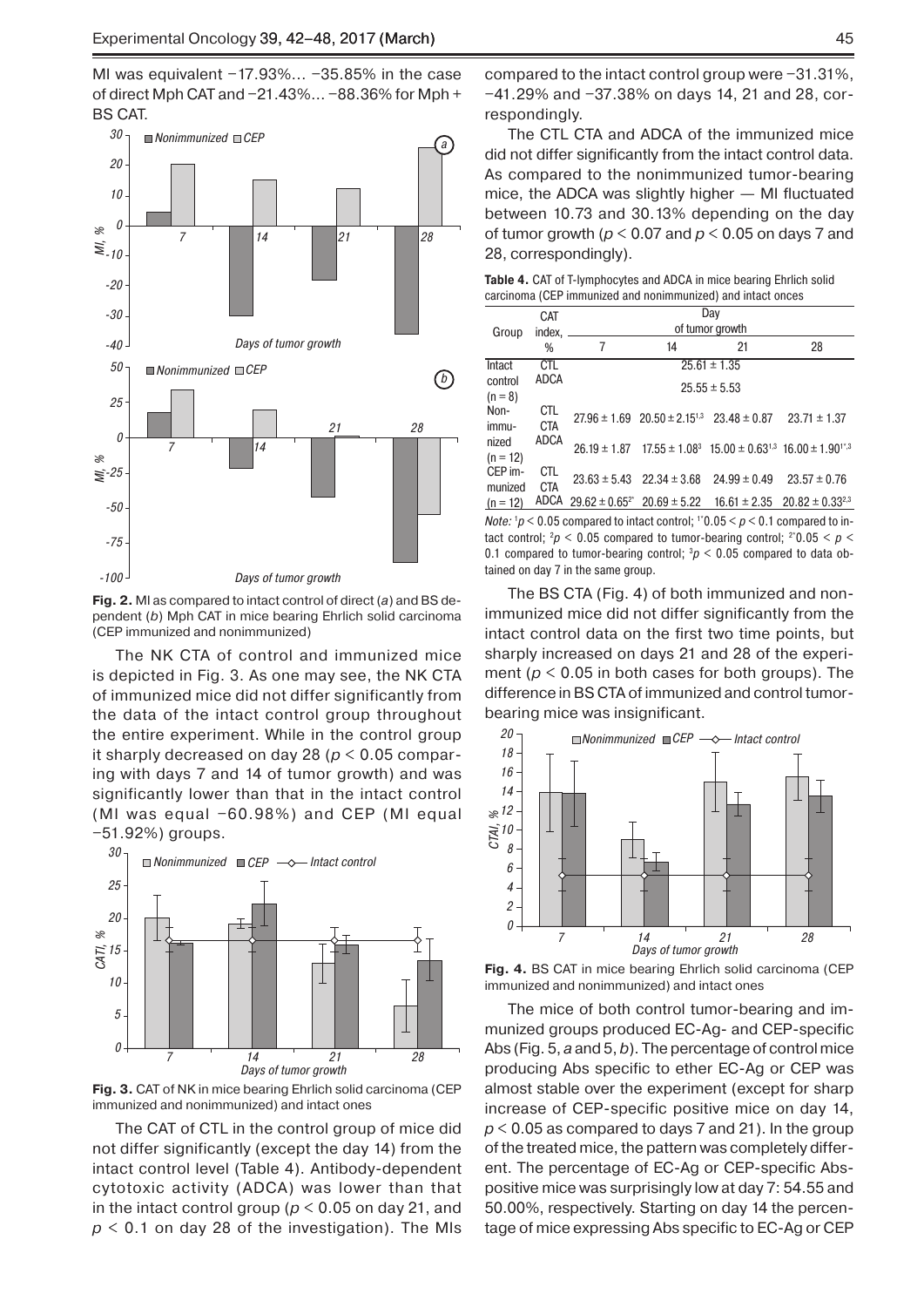have significantly increased ( $p < 0.05$  as compared to day 7 data for both Ags); on days 21 and 28all the immunized micewere positive for both EC-Ag and CEPspecific Abs (*p* < 0.05 as compared to day 7 for both Ags). Even more, on the last two observation points the percentages of Abs-positive mice (for both Ags) were significantly higher than that in the control group.





The level of either EC-Ag or CEP-specific Abs did not differ significantly over the experiment in the control group (Fig. 6, *a*). It just can be mentioned that on days 21 and 28 of the experiment the level of EC-Ag specific Abs was slightly higher than the level of CEP-specific Abs inside the group (*p* < 0.06 and  $p$  < 0.07, correspondingly). In the immunized group the level of Abs specific to EC-Ag was relatively stable over the experiment (except slight increase on day 21;  $p < 0.06$  as compared with day-7 data). Although the level of CEP-specific Ab was continuously growing (compared to day 7, *p* < 0.08 on day 14, *p* < 0.05 on days 21 and 28; compared to day 14, *p* < 0.05 on day 28). On days 21 and 28, the level of CEP-specific Ab was higher (*p* < 0.05 and *p* < 0.07, respectively) than that in the control group.

The level of medium size CIC in BS of the control tumor-bearing mice was gradually and stably growing over the experiment ( $p < 0.07$  on day 21 and  $p$  < 0.05 on day 28 as compared to day 7 level), so on day 28it was significantly higher than that in the intact control group (Fig. 7). In the group of immunized mice, the CIC level was changing but without significant differences as compared to both the intact and control tumor-bearing mice.



**Fig. 6.** Level of EC-Ag (*a*) or CEP (*b*) specific Abs in BS in mice bearing Ehrlich solid carcinoma (CEP immunized and nonimmunized ones)



**Fig. 7.** Level of medium size CIC in BS in mice bearing Ehrlich solid carcinoma (CEP immunized and nonimmunized) and intact ones

## **DISCUSSION**

So, we observed the inhibition of tumor growth in the group of immunized mice. The maximal ITGI reached 50.57 and 50.74% on days 13 and 16 after the tumor challenge (which corresponds to days 5 and 8 after the last immunization). The mean survival time of immunized mice was  $25.64\%$  longer ( $p < 0.05$ ) than that of the control mice (58.86 days *vs* 43.77). We considered these effects sufficient to continue further investigations.

To unravel mechanisms that underlie the anticancer effect of CEP, immunological analysis of the immunized and control tumor-bearing mice has been carried out. It can be concluded that immunization with CEP did not elicit remarkable immune cell activation. On the other hand, the immunized mice showed fewer signs of immune system exhaustion and tumor-caused sup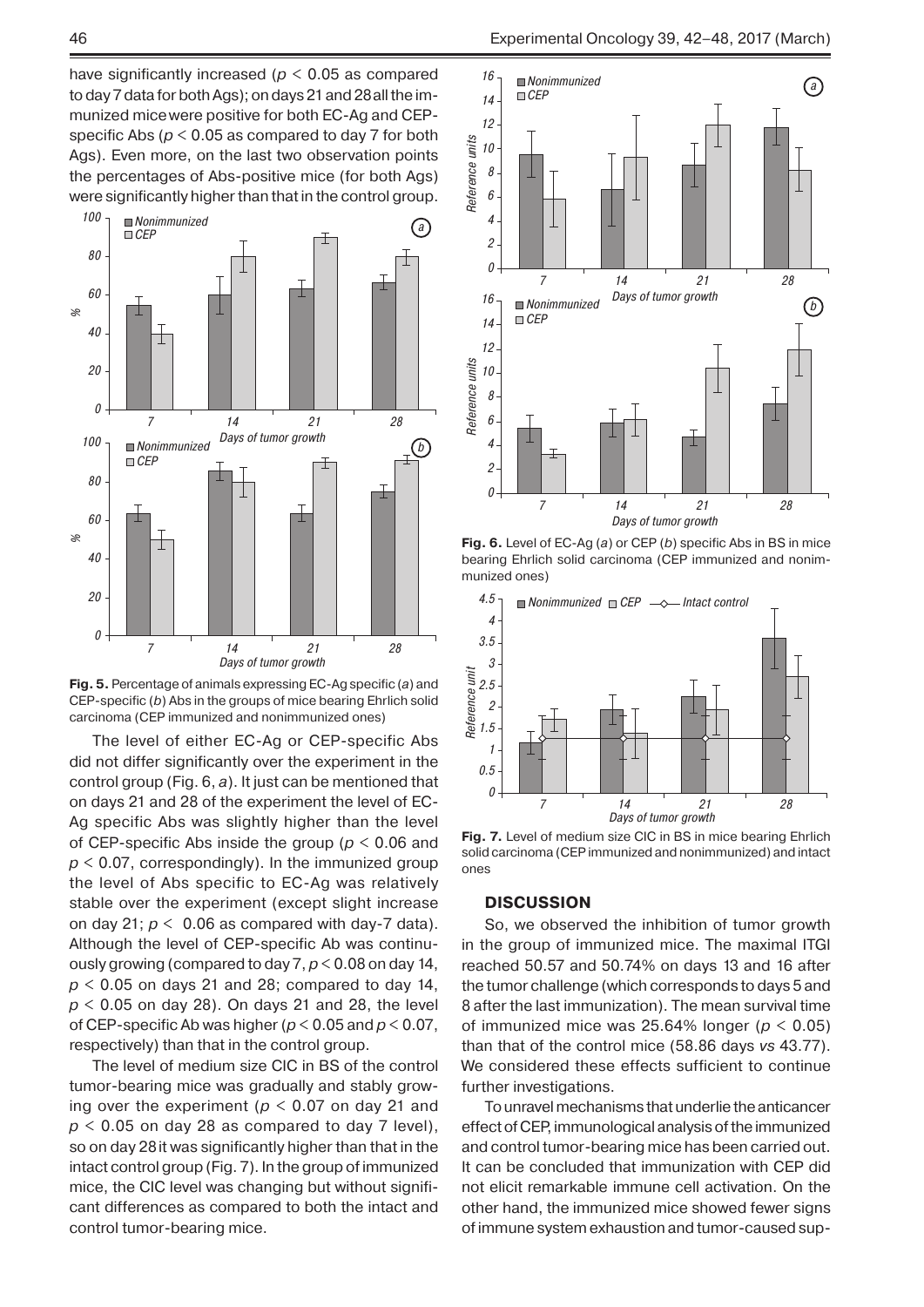pression. The protection effect is especially evident when it comes to activity of Mph (both cytotoxic and cytochemical) and NK.

Even more striking is difference in BS effects on immune cells of the treated and the control tumorbearing mice. For example, BS of immunized mice increased or did not affect CTA of Mph or lymphocytes, correspondingly. While in the control group of mice, BS led to significant reduction in Mph and lymphocytes activities. The CIC increase can be assumed at least as one of causes which lead to inhibitory activity of BS, as long as CIC are well known as so called "blocking factors" and may unfavorably affect the immunity of tumor-bearing hosts [19] by modulating cellular and humoral immune responses through interaction with NK, Mph, B- and T-lymphocytes [20]. Indeed, in the control group correlation between tumor volume and the level of CIC was positive ( $r = 0.63$ , 95% CI 0.85–0.22,  $p < 0.02$ ), whereas correlation between CIC level and Mph CTA (both with and without BS) was negative: r = −0.71 (95% CI −0.07... −0.93, *p* < 0.03) and r = −0.69 (95% CI −0.08... −0.91, *p* < 0.03). On the other hand, in the group of immunized mice no statistically significant correlation has been found. So, it looks as if immunization with CEP prevented excessive CIC generation/accumulation or enforced CIC elimination.

Neither immunized nor control mice elicited anticancer CTL response, but a large percentage of mice of both control and treatment groups expressed EC-Ag and/or CEP-specific Abs. The last fact matches with another report that Balb/c mice are prone to Th2 type immune response rather than to Th1 [21].

The role of humoral immune response in anticancer defense is still debatable, and is often considered rather negative than positive [22–27]. Taking this into consideration, the correlation analysis between the level of ether EC-Ag or CEP-specific Abs and the immune effectors' CTA was carried out. In the control group of mice, there was strong negative correlation between the level of EC-Ag specific Abs and NK CAT (r = −0.65, 95% CI −0.04... −0.92, *p* = 0.037) but strong positive correlation between EC-Ag specific Abs and BS CAT (r = 0.57, 95% CI 0.10–0.93, *p* = 0.026). In the group of immunized mice, the level of EC-Ag specific Abs had negative correlation with lymphocytes ADCA (r = −0.65, 95% CI −0.94... 0.12, *p* = 0.046).

In the control group, the level of CEP-specific Abs showed strong negative correlation with NK CAT (r = −0.66, 95% CI −0.92... −0.05, *p* = 0.037), lymphocyte ADCA (r = −0.78, 95% CI −0.95... −0.3, *p* = 0.01) and BS-dependent Mph CAT (r = −0.63, 95% CI −0.92... 0.01,  $p = 0.056$ ). In the treatment group, the concentration of CEP-specific Ab correlated inversely with lymphocyte ADCA (r = −0.75, 95% CI −0.08... −0.96, *p*= 0.046) only. What is the reason that almost the same concentration of Abs in different groups of mice had different relations with immune cells' activity? It is very likely that the mice of the treatment group expressed Abs specific to other Ag than that in the control group. Both CEP and EC-Ag are rough tissue extracts consisting of a large number of Ag. So, in the ELISA the same OD could be generated due to high concentration of Abs specific to just one Ag, or due to the summation of low concentrations of Abs specific to two or more distinct Ags. Other than ELISA techniques (for instance Western blotting) would solve this issue. The answer may be helpful in the case of CEP-based vaccine purification and standardization.

It is very interesting that in the control group the level of CEP-specific Abs correlated strongly with the level of EC-Ag specific Abs (r = 0.816, 95% CI 0.56–0.93,  $p = 0.0002$ ), while in the immunized group this relations is less evident (r = 0.51, 95% CI 0.02–0.8, *p* = 0.039). These findings allow us to assume that CEP and EC-Ag share some similar epitops or Ags, as long as it looks like the presence of CEP-specific Abs in the control group is due to the cross-reaction of the EC-Ag specific Abs. While in the immunized group, factors other than just cross-reacting EC-Ag specific Abs affect the induction and the level of CEP-specific Abs.

In conclusion, the tumor-bearing mice of the control and immunized groups showed induction of humoral immune response. However, in the group of immunized mice the response was more balanced: contrary to the control mice, autologous BS increased or at least did nod suppress CAT of Mph or lymphocytes, medium size CIC did not increase significantly, and Abs interfere with the only one immune cells' reaction (to compare, in the control group were three negative relations). Moreover, the immunization elicited moderate activation of cellular immune response and preserved its functioning until the late stage of tumor growth. All together, these effects led to the tumor growth suppression and survival time prolongation. The further elaboration of a xenogeneic anticancer vaccine based on CEP is warranted.

## **CONCLUSION**

Application of the CEP to Ehrlich solid carcinoma bearing mice results in suppressed tumor growth and significantly prolonged survival time. Applied under the therapeutic scheme, CEP had modulating and protecting effects on the immune system of EC bearing mice. The most notable effects are the induction of balanced Abs response, the preserving of CAT of Mph and lymphocytes, balancing the medium size CIC level and converting from negative to positive influence of BS on activity of immune cells.

#### **REFERENCES**

**1.** Naftzger C, Takechi Y, Kohda H, *et al*. Immune response to a differentiation antigen induced by altered antigen: a study of tumor rejection and autoimmunity. Proc Natl Acad Sci USA 1996; **93**: 14809–14.

**2.** Cavallo F, Aurisicchio L, Mancini R, Ciliberto G. Xenogene vaccination in the therapy of cancer. Expert Opin Biol Ther 2014; **14**: 1427–42.

**3.** Strioga MM, Darinskas A, Pasukoniene V, *et al.* � nogeneic therapeutic cancer vaccines as breakers of immune tolerance for clinical application: To use or not to use? Vaccine 2014; **32**: 4015–24.